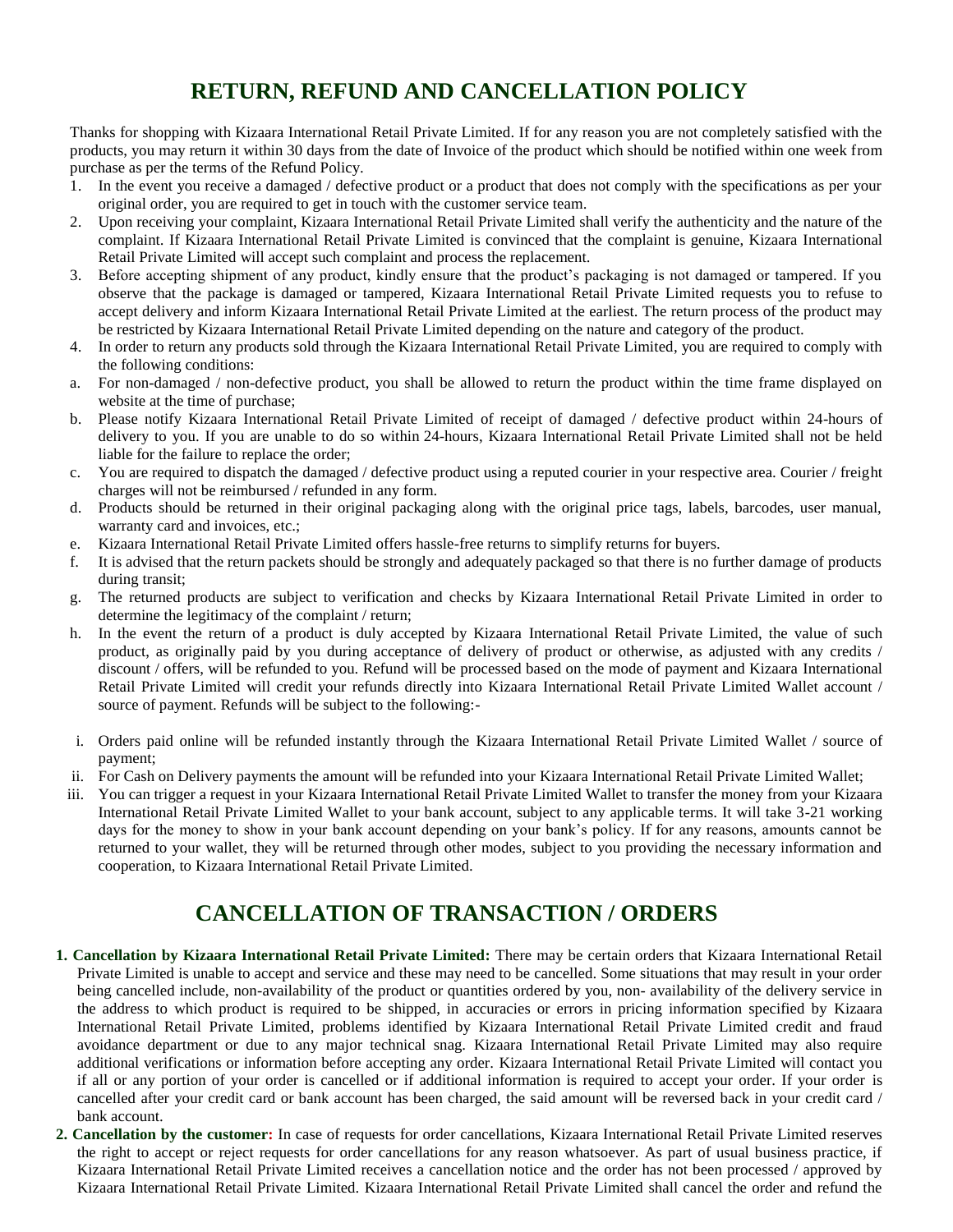entire amount to you instantly. Kizaara International Retail Private Limited will not be able to cancel orders that have already been partially or fully processed. Kizaara International Retail Private Limited has the full right to decide whether an order has been processed or not or whether an order has been partially or fully processed. You agree not to dispute the decision made by Kizaara International Retail Private Limited and accept Kizaara International Retail Private Limited decision regarding the cancellation. In cases where it is not possible to cancel orders since they have already been shipped, refund shall be made subject to the return process post return request is raised and you would get replacement or refund once the original item is back with the Kizaara International Retail Private Limited in good sale-able condition.

**3. Set-off of any benefits availed by the Independent Distributors:** In case the Independent Distributor has availed any benefit under any marketing or promotions provided by Kizaara International Retail Private Limited in relation to the Product for which the order has been cancelled by the Customer / Independent Distributor or by Kizaara International Retail Private Limited, Independent Distributor agrees and authorizes Kizaara International Retail Private Limited to recover such benefits from the Independent Distributor or set-off the same from any refunds to the Independent Distributor.

#### **Reference Notes:**

- Period of return for products is calculated as the number of days from the Invoice Date, to the date of receipt at the Kizaara International Retail Private Limited dispatch and Delivery office.
- Condition refers to the condition in which the stock is received back from the Customer / Independent Distributor as a return. The product can be 'marketable' or 'unmarketable' depending on the condition of the returned stock as assessed by the Returns executive at the Kizaara International Retail Private Limited dispatch and Delivery office.
- Total returns cannot exceed the quantity appearing on the Invoice.
- BV & PV adjustment of Products returned shall be processed in the same Payout. Total BV & PV of the returned products will be deducted from the returning Independent Distributor account.
- BV & PV adjustment shall be done from the Independent Distributor payout account & any excess amount paid shall be recoverable from the Independent Distributor.
- The return process of a Product may be subject to additional terms depending on the nature and category of the Product. Any such additional terms may be specified on the Website or be intimated by Kizaara International Retail Private Limited at the time of purchase of the Product.

# रिटर्न, रिफंड और कैंसिलेशन पॉलिसी

किज़ारा इंटरनेशनल रिटेल प्राइवेट लिमिटेड के साथ खरीदारी के लिए धन्यवाद। यदि किसी भी कारण से आप उत्पादों से परी तरह से संतृष्ट नहीं हैं, तो आप इसे 30 दिनों के भीतर वापस कर सकते हैं। उत्पाद की चालान की तारीख से जिसे रिफंड पॉलिसी की शर्तों के अनुसार खरीद से एक सप्ताह के भीतर अधिसूचित किया जाना चाहिए।

- 1. यदि आप एक क्षतिग्रस्त / दोषपूर्ण उत्पाद प्राप्त करते हैं जो आपके मूल आदेश के अनुसार विनिर्देशों का अनुपालन नहीं करता है, तो आपको ग्राहक सेवा टीम के साथ संपर्क करना होगा।
- 2. आपकी शिकायत मिलने पर, किज़ारा इंटरनेशनल रिटेल प्राइवेट लिमिटेड शिकायत की प्रामाणिकता और प्रकृति की पुष्टि करेगा। यदि किज़ारा इंटरनेशनल रिटेल प्राइवेट लिमिटेड को यह विश्वास हो जाए कि शिकायत वास्तविक है, तो किज़ारा इंटरनेशनल रिटेल प्राइवेट लिमिटेड इस तरह की शिकायत को स्वीकार करेगा और प्रतिस्थापन की प्रक्रिया करेगी।
- 3. किसी भी उत्पाद के शिपमेंट को स्वीकार करने से पहले, कृपया सुनिश्चित करें कि उत्पाद की पैकेजिंग क्षतिग्रस्त या छेड़छाड़ नहीं की गई है। यदि आप यह देखते हैं कि पैकेज क्षतिग्रस्त है या छेड़छाड़ की गई है, तो किज़ारा इंटरनेशनल रिटेल प्राइवेट लिमिटेड आपसे अनुरोध करता है कि डिलीवरी को स्वीकार करने से इनकार करें और जल्द से जल्द किज़ारा इंटरनेशनल रिटेल प्राइवेट लिमिटेड को सूचित करें। उत्पाद की प्रकृति और श्रेणी के आधार पर किज़ारा इंटरनेशनल रिटेल प्राइवेट लिमिटेड द्वारा उत्पाद की वापसी प्रक्रिया को प्रतिबंधित किया जा सकता है।
- 4. किज़ारा इंटरनेशनल रिटेल प्राइवेट लिमिटेड के माध्यम से बेचे जाने वाले किसी भी उत्पाद को वापस करने के लिए, आपको निम्नलिखित शर्तों का पालन करना होगा -
- क. गैर-क्षतिग्रस्त / गैर-दोषपूर्ण उत्पाद के लिए, आपको खरीद के समय वेबसाइट पर प्रदर्शित समय सीमा के भीतर उत्पाद को वापस करने की अनुमति होगी।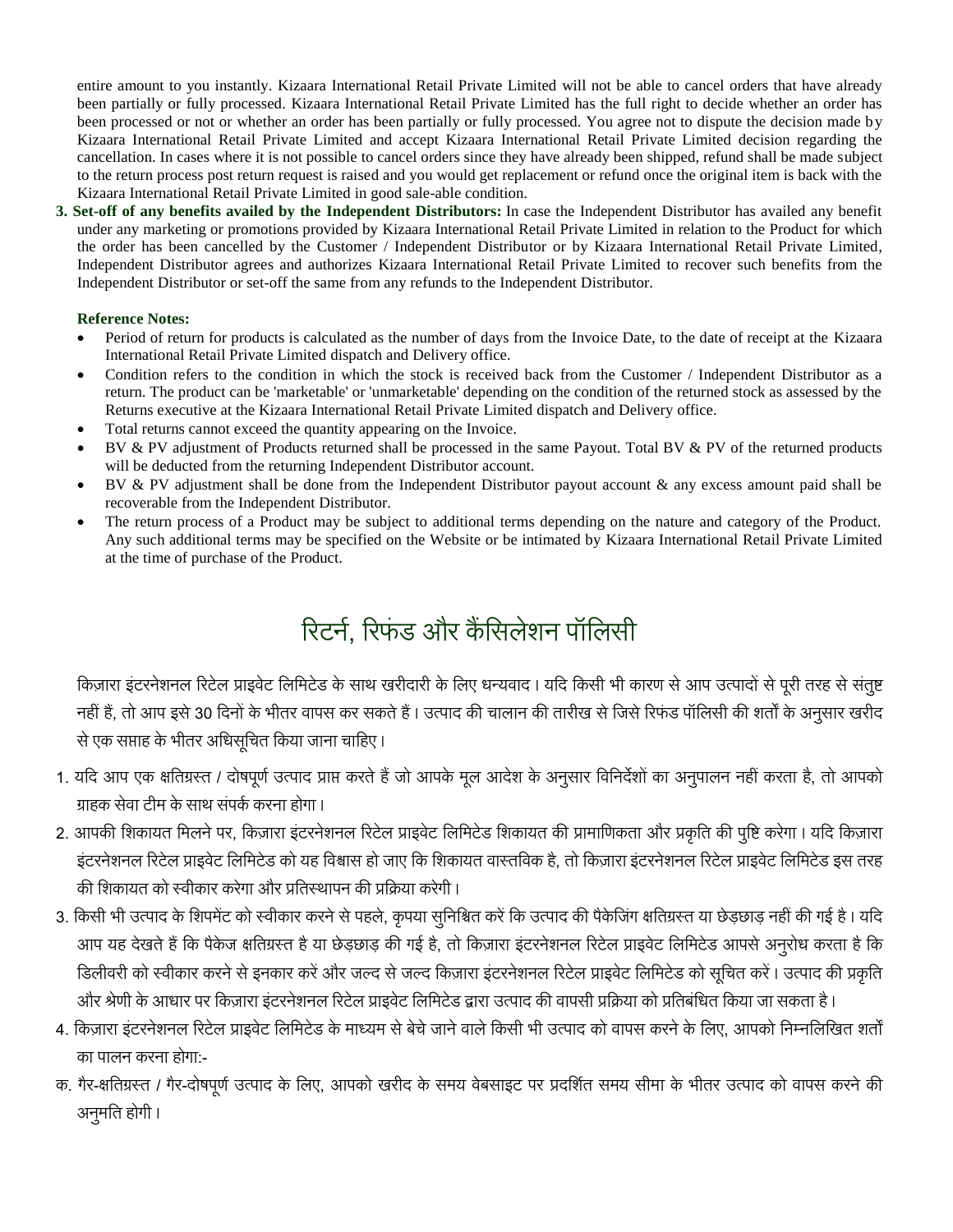- ख. आप के लिए डिलीवरी के 24 घंटे के भीतर क्षतिग्रस्त / दोषपूर्ण उत्पाद की प्राप्ति के किज़ारा इंटरनेशनल रिटेल प्राइवेट लिमिटेड को सूचित करें। यदि आप 24 घंटों के भीतर ऐसा करने में असमर्थ हैं, तो आदेश को बदलने में विफलता के लिए किज़ारा इंटरनेशनल रिटेल प्राइवेट लिमिटेड को उत्तरदायी नहीं ठहराया जाएगा।
- ग. आपको अपने संबंधित क्षेत्र में एक प्रतिष्ठित कोरियर का उपयोग करके क्षतिग्रस्त / दोषपूर्ण उत्पाद को भेजना आवश्यक है। किसी भी रूप में कोरियर / माल भाड़ा शुल्क प्रतिपूर्ति / रिफंड नहीं किया जाएगा।
- घ. उत्पादों को मूल मूल्य टैग, लेबल, बारकोड, उपयोगकर्ता मैनुअल, वारंटी कार्ड और चालान, आदि के साथ उनकी मूल पैकेजिंग में वापस किया जाना चाहिए।
- ड. किज़ारा इंटरनेशनल रिटेल प्राइवेट लिमिटेड खरीदारों के लिए रिटर्न को आसान बनाने के लिए परेशानी मुक्त रिटर्न प्रदान करता है।
- च. यह सलाह दी जाती है कि रिटर्न पैकेट को दृढ़ता से और पर्याप्त रूप से पैक किया जाना चाहिए ताकि आवागमन के दौरान उत्पादों का कोई और नुकसान न हो।
- छ. शिकायत / वापसी की वैधता का निर्धारण करने के लिए, लौटे उत्पाद किज़ारा इंटरनेशनल रिटेल प्राइवेट लिमिटेड द्वारा सत्यापन और जांच के अधीन हैं।
- ज. ऐसी स्थिति में किज़ारा इंटरनेशनल रिटेल प्राइवेट लिमिटेड द्वारा किसी उत्पाद की वापसी को विधिवत स्वीकार किया जाता है। मूल रूप से उत्पाद के वितरण की स्वीकृति के दौरान आपके द्वारा भुगतान किया गया है, अन्यथा किसी भी क्रेडिट / छूट / ऑफ़र के साथ समायोजित किए जाने पर, आपको वापस कर दिया जाएगा। भूगतान के मोड के आधार पर रिफंड संसाधित किया जाएगा और किज़ारा इंटरनेशनल रिटेल प्राइवेट लिमिटेड आपके रिफंड को सीधे किज़ारा वॉलेट खाते / भुगतान के स्रोत में क्रेडिट करेगा।

### **:-**

i. ऑनलाइन भुगतान किए गए भुगतान को किज़ारा इंटरनेशनल रिटेल प्राइवेट लिमिटेड वॉलेट / भुगतान के स्रोत के माध्यम से तुरंत वापस कर दिया जाएगा।

ii. कैश ऑन डिलीवरी भुगतान के लिए राशि आपके किज़ारा इंटरनेशनल रिटेल प्राइवेट लिमिटेड वॉलेट में वापस कर दी जाएगी।

iii. आप अपने किज़ारा इंटरनेशनल रिटेल प्राइवेट लिमिटेड वॉलेट से अपने बैंक खाते में धनराशि स्थानांतरित करने के लिए अपने किज़ारा इंटरनेशनल रिटेल प्राइवेट लिमिटेड वॉलेट में किसी भी लागू शर्तों के अधीन एक अनुरोध को ट्रिगर कर सकते हैं। आपके बैंक खाते में आपके बैंक की नीति के आधार पर पैसे दिखाने के लिए 3-21 कार्य दिवस लगेंगे। यदि किन्हीं कारणों से, राशि आपके वॉलेट में नहीं लौटाई जा सकती है, तो उन्हें अन्य प्रकार के माध्यम से वापस कर दिया जाएगा, जो आपके लिए आवश्यक जानकारी और सहयोग प्रदान करता है।

### **लेनदेन / आदेशों को रद्द करना**

- 1. किज़ारा इंटरनेशनल रिटेल प्राइवेट लिमिटेड द्वारा रद्द करना: कुछ आदेश हो सकते हैं जो कि किज़ारा इंटरनेशनल रिटेल प्राइवेट लिमिटेड स्वीकार करने और सेवा करने में असमर्थ हैं और इन्हें रद्द करने की आवश्यकता हो सकती है। आपके आदेश को रद्द करने के परिणामस्वरूप होने वाली कुछ स्थितियों में आपके द्वारा दिए गए उत्पाद या मात्रा की अनुपलब्धता,उस पते पर वितरण सेवा की गैर-उपलब्धता, जिस उत्पाद को भेजना आवश्यक है। सटीक जानकारी या मूल्य निर्धारण की जानकारी में त्रुटियां हैं। किज़ारा इंटरनेशनल रिटेल प्राइवेट लिमिटेड द्वारा निर्दिष्ट, किज़ारा इंटरनेशनल रिटेल प्राइवेट लिमिटेड के क्रेडिट और धोखाधड़ी से बचने के विभाग द्वारा या किसी भी बड़े तकनीकी के कारण पहचान की गई समस्याएं। किज़ारा इंटरनेशनल रिटेल प्राइवेट लिमिटेड को किसी भी आदेश को स्वीकार करने से पहले अतिरिक्त सत्यापन या जानकारी की आवश्यकता हो सकती है। किज़ारा इंटरनेशनल रिटेल प्राइवेट लिमिटेड आपसे संपर्क करेगा यदि आपके या आपके ऑर्डर के किसी भी हिस्से को रद्द कर दिया गया है या यदि आपके ऑर्डर) को स्वीकार करने के लिए अतिरिक्त जानकारी की आवश्यकता है। यदि आपका क्रेडिट कार्ड या बैंक खाते से शुल्क वसूलने के बाद आपका ऑर्डर रद्द हो जाता है, तो उक्त राशि आपके क्रेडिट कार्ड / बैंक खाते में वापस आ जाएगी।
- 2. ग्राहक द्वारा रद्दीकरण: ऑर्डर रद्द करने के अनुरोधों के मामले में, किज़ारा इंटरनेशनल रिटेल प्राइवेट लिमिटेड को किसी भी कारण से ऑर्डर रद्द करने के अनुरोधों को स्वीकार करने या अस्वीकार करने का अधिकार सुरक्षित है। सामान्य व्यवसाय अभ्यास के हिस्से के रूप में, अगर किज़ारा इंटरनेशनल रिटेल प्राइवेट लिमिटेड को रद्द करने की सूचना मिलती है और किज़ारा इंटरनेशनल रिटेल प्राइवेट लिमिटेड द्वारा ऑर्डर को